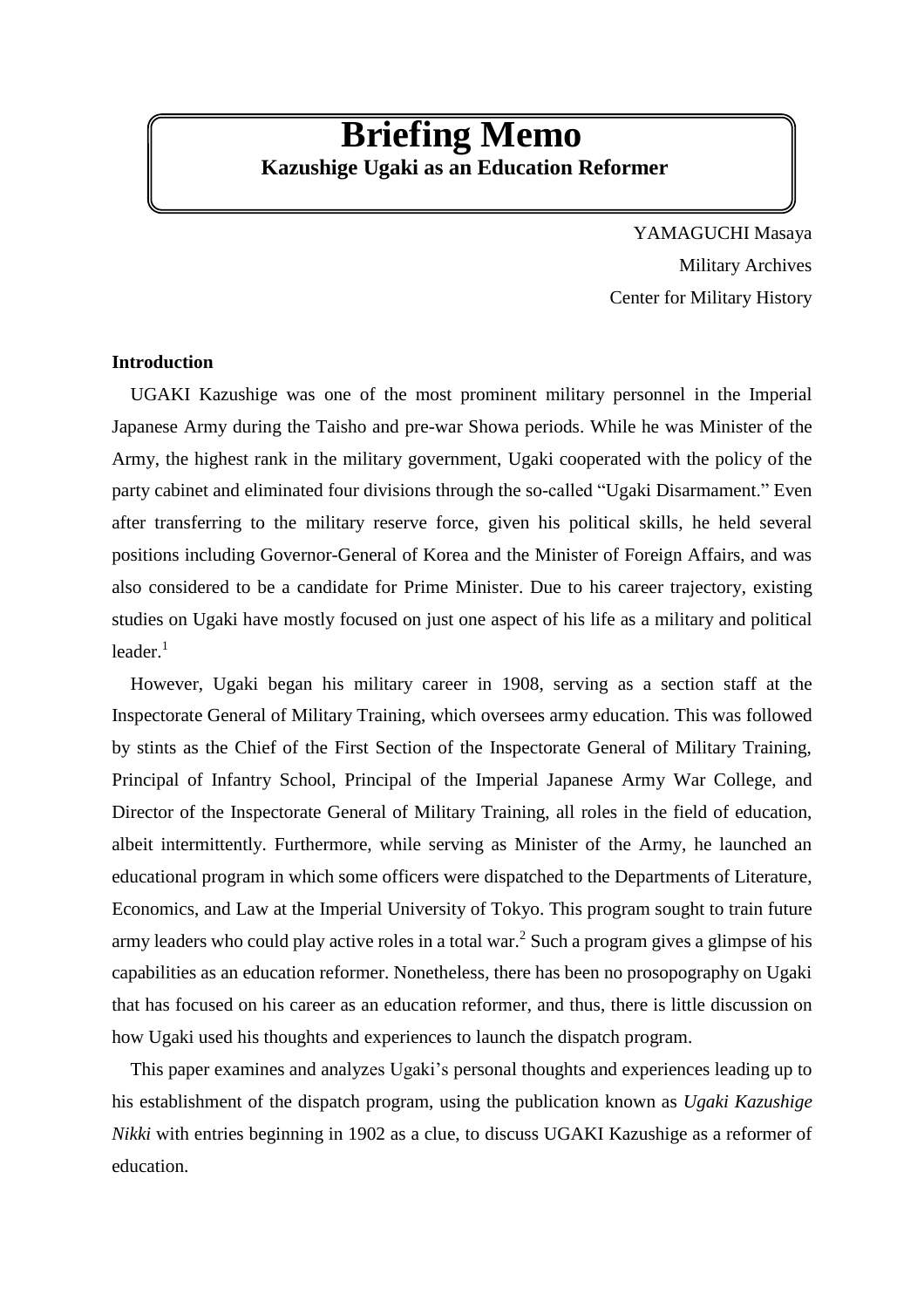#### **1. From the focus on civil-military relations to the ideal commissioned officers**

Ugaki considered civil-military relations from the standpoint of a military leader.

While studying abroad in Germany in 1903, he was surprised by the fact that German people would start "seriously" engaging in "army-like" gymnastics in primary school and stated his impression as follows. It would not be possible to train "perfect soldiers" by giving only three years of military education. Accumulation of 20 years of education would make "soldiers with strength and endurance."<sup>3</sup> Ugaki was already conscious about the civil-military relations during this study in Germany.

In 1914, World War I broke out. In 1915, Military Section Chief Ugaki stated the job of general school educators was to foster good citizens who could become good soldiers. He also asserted that if the army made no mistakes in instructing many young people joining the army every year, they would become "the best friends of the army." Having such a view on civilmilitary relations, Ugaki took pride in the fact that he had actually made efforts in "disseminating military thoughts" and the civil-military "integration" towards the people for "many years" by the time he was appointed as the Military Section Chief in January 1915.<sup>4</sup> In 1916, Ugaki, now the Principal of the Infantry School as of August 1915, made clear the matters to be conducted over the next few years and claimed the necessity for further dissemination of military thoughts and unification of the physical education of military personnel and civilians. He felt the idea that "national defense must be conducted based on national unity" widely spread to every citizen due to the "current great war," and such an impression must be promoted further.<sup>5</sup> During the third year of the war, Ugaki continued to ponder civil-military relations as the extension of his previous experiences of studying in Germany.

However, during the last year of the great war (1918) when Ugaki served as the First Division Chief at the General Staff Office, his thoughts began to change. He stated that wars of the future would be battles of organizational cohesion (civilization) of all the intelligence, financial strength, and efforts of the people, and that Germany was essentially fighting in this way in the current war.<sup>6</sup> In addition, he remarked further that "common sense training" would be needed for commissioned officers not just to enhance their sociability but to gain knowledge in various fields to identify what are the qualities and qualifications that good citizens should have.<sup>7</sup> In other words, with a clear perception of the great war as a so-called total war and with an eye on future similar conflicts, Ugaki had come to think that the military leaders should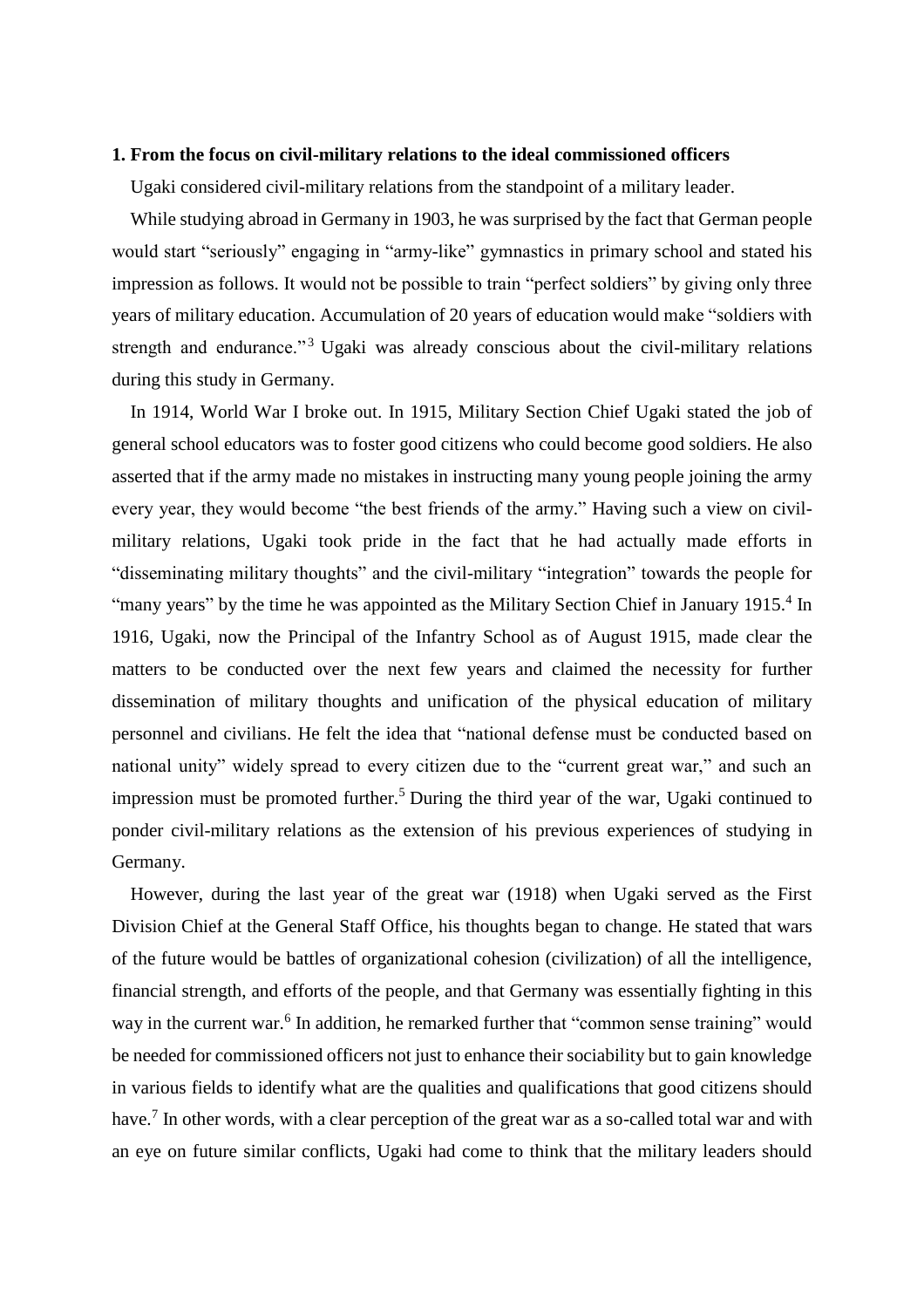know more about the ordinary people, instead of only unilaterally disseminating the thoughts of the military to the public as had been previously done.

# **2. In front of the critical eyes of the people**

In November 1918, Germany surrendered. Ugaki, Chief of the First Division at the General Staff Office, described the fact of Germany's defeat as caused by the betrayal of certain citizens, calling this a "crucial matter" that should serve as a warning for Japan. <sup>8</sup> Nations in post-war Europe strongly sought democratization and international peace. Meanwhile, in Japan, democracy and pacifist enlightenment movements against despotism and militarism were developed by scholars, and after 1919, socialism, particularly Marxism, became popular in discussion forums.<sup>9</sup> Against the background of these developing social situations both in and outside of Japan, the ways in which the people saw military forces and personnel began to change.

In April 1919, Ugaki was appointed Principal of the Imperial Japanese Army War College. Describing the changes in the ways that the people saw the military forces and personnel, he mentioned that the idea of blaming German "militarism" had come back as a boomerang, causing a slight tendency to "curse" even the "loyal and courageous" Japanese ground and naval force personnel. He also said that while most people in Japan naturally recognized the "need for healthy military presence," such a need seemed to be almost forgotten in "a certain group of people."<sup>10</sup> Furthermore, towards the end of 1919, Ugaki described as a "general reflection" that "modulation of the ideological world" and "pressure on life" due to soaring prices were "greater" than his prediction. He then showed his concern that even if it did not appear significantly on the "outside" at that time, it seemed "internally" quite "deeply rooted."<sup>11</sup>

In this way, it is assumed that the people began to criticize instead of praise military forces and personnel, especially as the memory of military glory in the Shino-Japanese War and the Russo-Japanese War began to fade away during the Taisho period (1912-1926), and against the backdrop of the democracy and pacifist enlightenment movements against despotism and militarism. Ugaki was concerned about these changes with the factors and causes of German defeat in mind.

Meanwhile, Ugaki was pondering how civil-military relations could be strengthened in those situations. As the Principal of the Imperial Japanese Army War College, Ugaki remarked in 1919 that most of the members of the military forces were "young people." Unless leaders understood the "psychological condition of those young people," both "teaching and guiding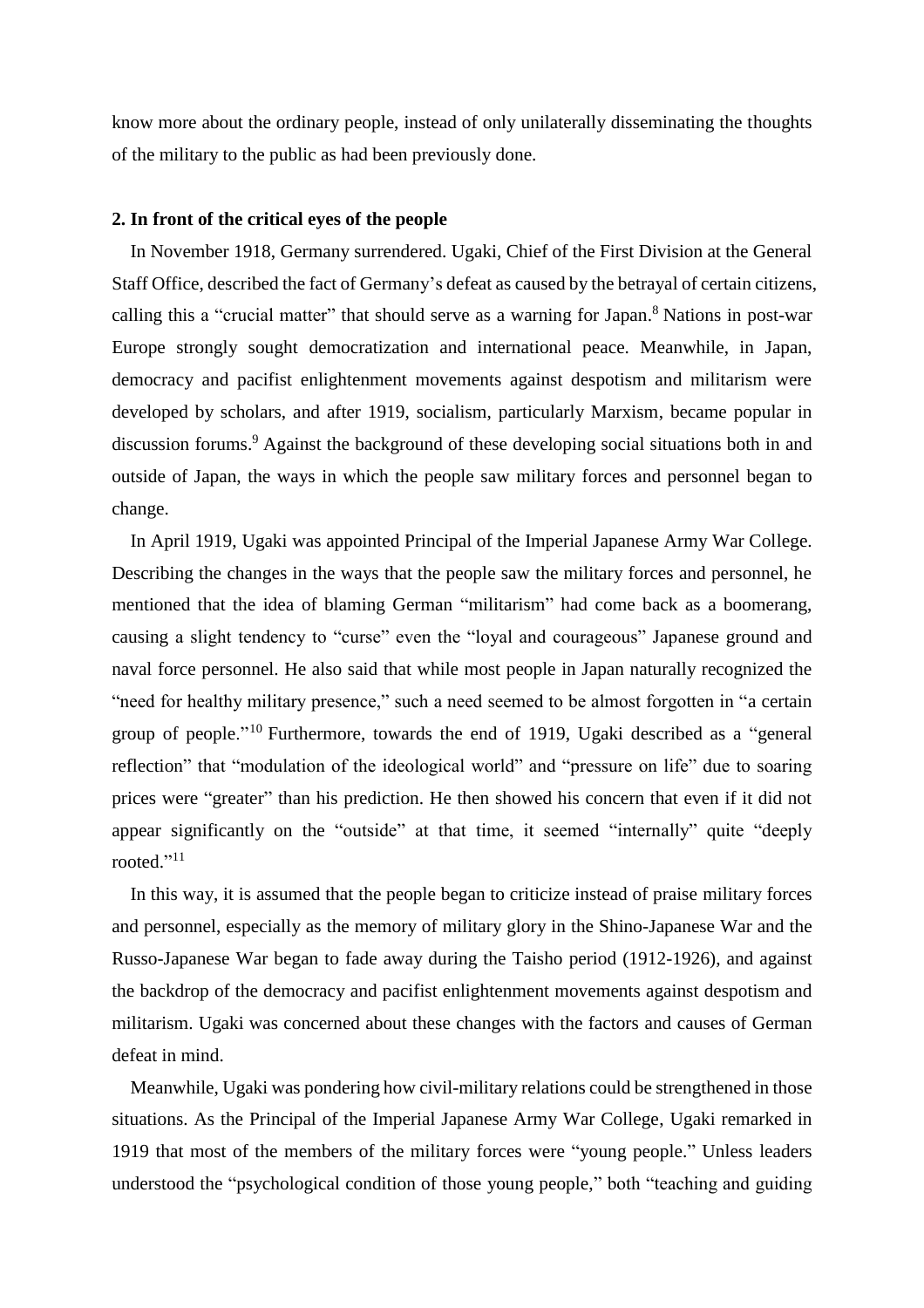them to good" and "using them," let alone sending them into tough and dangerous situations to play active roles, were not possible. Therefore, Ugaki stated that maintaining both physical and mental youthfulness is important for military leaders, while at the same time these leaders must improve their leadership by "having contact with new persons and academic knowledge."<sup>12</sup> Moreover, in 1920, he stated that the "national spirit is the basis of armed forces" and it is the "source of morale." He saw "the people and the military forces are united as one," and thus, the people and the military forces should not be separated and must "cooperate in unison to carry out the purpose of the war." To this end, it is "essential" that "great" leaders successfully "teach and unify" people's feelings and thoughts,"<sup>13</sup> and Ugaki emphasized the necessity of having strong leadership for civil-military unity. In this way, considering that the German defeat was caused by the German people turning themselves away from the military forces, Ugaki tried to bring about civil-military unity not just by understanding the public well but also through strong leadership.

During the same period, in May 1919, *Kokka Sodoin ni Kansuru Iken* (Opinions on National Mobilization), which should be described as the final and concluding account of war studies conducted in the Imperial Japanese Army and was likely written by Army Major NAGATA Tetsuzan,<sup>14</sup> was published. The author described many important views in the book. "Fusion" and unison" among the three parties of "civil/military officials and private sectors" (civilian officials, military personnel, and the private sector) would be required for a total war, and the professions of all the actors involved must be understood by all. For example, military personnel are required not only to be "accomplished in pure military matters" but also to "possess" legal and economic "knowledge" with a reasonable understanding of the "industrial situations" and "social circumstances." In the same way, the non-military public must not be complacent about the "superficial military knowledge that they previously had." If there is no "mutual" understanding of the profession among the "academia, the military sector, and the public and private sectors" and it remains unchanged in the future, there would be little hope in realizing "inseparable" cooperation in situations.<sup>15</sup> For this reason, the book asserted the necessity for education reforms for commanding officers in the army and for the general public. 16

Shortly after *Kokka Sodoin ni Kansuru Iken* was published, Ugaki, as the Principal of the Imperial Japanese Army War College, remarked that of course "research focusing on technology" would be "urgently needed" in future military studies, but "research focusing on humans" would also be equally or even more "urgently required." In the military studies, "research focusing on humans" had been undervalued. He mentioned that "research focusing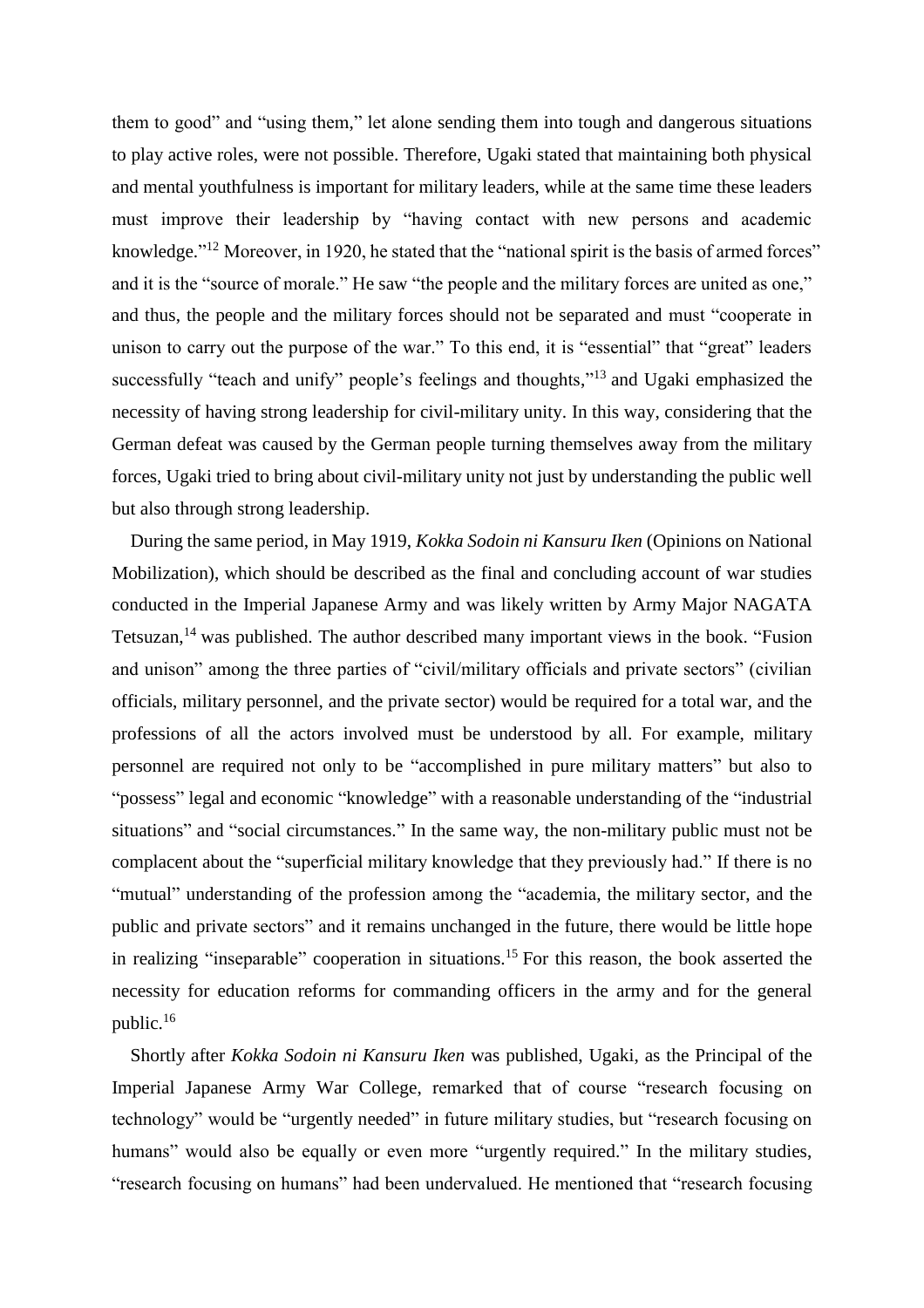on humans" with "a close relationship with military affairs" would include psychology, sociology, pedagogy, fiscal economics, and history, and further pointed out the necessity for the Army War College to become much more "nationalized" and "socialized" in the future. Although it was sufficient that military personnel received a "military education" in the past wars and became a "military personnel to be outside and detached from society," in a total war where forces would fight "with all the wisdom and omnipotence of the country," military personnel, particularly those in leadership positions, must understand "the general social circumstances as a whole." In other words, Ugaki claims that "it is not ideal if military personnel are isolated from the real world."<sup>17</sup>

As shown above, in the post-war period, against a background of ever-changing social situations in Japan and overseas, the Japanese people were beginning to become critical of military forces and personnel. With the cause of German defeat in mind, Ugaki was concerned about these changes in public perception of the military forces and personnel, and asserted the need for strong leadership, in addition to the military understanding the public well, to achieve civil-military unity. At the same time, *Kokka Sodoin ni Kansuru Iken* was published. Ugaki agreed with the views expressed in this book and stated that future army leaders in a total war must learn military-related psychology, pedagogy, and other similar areas, in addition to specialized fields in military affairs, to become familiar with social circumstances and not be isolated from the general public. In addition, Ugaki was inspired by this book to further expand and deepen his thoughts and perspectives on the ideals of army leaders who would be able to play active roles in a total war, taking comprehensive views on this topic.

# **3. Inauguration as the Director of the Inspectorate General of Military Training and the Minister of the Imperial Japanese Army**

In May 1922, Ugaki was appointed Director of the Inspectorate General of Military Training, substantially supervising the entirety of the organization, and submitted a proposal with the following purposes drafted by his subordinates to the Military Section of the Military Affairs Bureau, Ministry of the Army.<sup>18</sup> According to Ugaki, young people had become quite skeptical and critical, and would not approve "blind acceptance" but would ask for explanations for every traditional "custom" and "traditional moral." He stated that due to the "invasion" of "unhealthy" "principles and theories" such as socialist thought, Japanese "national thought" tended to be disturbed, and today, commissioned officers without backgrounds in the "sciences of the mind" such as psychology and pedagogy would never be able to become leaders of military education in today's society in which there are many matters to deal with including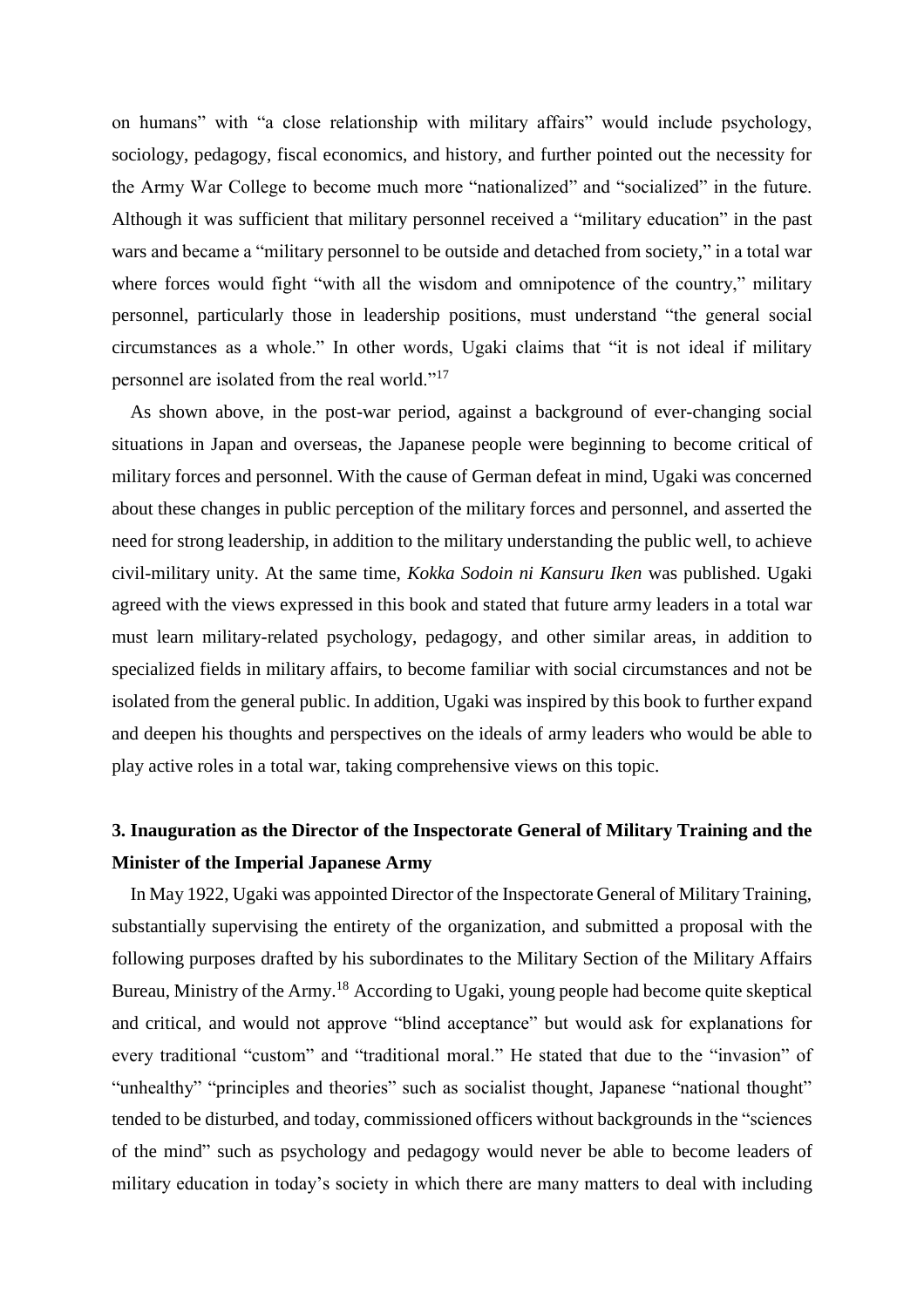social trends and youth preferences. Ugaki continued and further asserted that some commissioned officers should be sent to the College of Literature at the Tokyo Imperial University to study "sciences of the mind" in order to contribute to the teaching of "general" commissioned officers" and the improvement of other aspects of military education. His plan was to let commissioned officers, leaders of military education, study "sciences of the mind" and improve educational effects of military education using knowledge from sciences of the mind. In fact, this proposal had actually been submitted to the Military Section even before Ugaki took the office of the Director; however, a new budget for dispatch personnel had been rejected, and thus, the plan was being implemented within the existing budget of the Inspectorate General of Military Training.

It is surmised that the dispatch plan of 1923 that Ugaki submitted as the Director of the Inspectorate General of Military Training was also rejected by the Military Section, and in the end, the dispatch was carried out within the existing budget of the organization.<sup>19</sup> Facing the public opinion that was calling for the disarmament of the Army following the Navy, Minister of the Army YAMANASHI Hanzo carried out disarmament of the Army twice, in 1922 and 1923. This was the so-called "Yamanashi Disarmament." In such an environment, it was extremely unlikely for the proposal by the Inspectorate General of Military Training, which required new budgetary measures, to be approved.

In 1922, Director Ugaki commented on the Yamanashi Disarmament as follows. He stated that the disarmament would involve only a small number of adoptions of new weapons but it is better than doing nothing. Similarly, no sophisticated means were found in the personnel administration, which started to take shape but was still a "half-way job." In particular, leaving education "reform" untouched should be described literally as an act of shrinking the army, rather than "reorganization," no matter how it was excused. He continued that to prevent a decline in the ability of the army, placing energy into education would be an urgent matter to be addressed before anything else. The lack of reform would never bring "true reorganization." Even with the Inspectorate General of Military Training, which supervises and manages the education systems, the state was not satisfactory as it stood. Ugaki sighed this way.<sup>20</sup> In March 1923, after the FY1923 dispatch plan was rejected by the Military Section, Ugaki also remarked that despite the education-related problems occurring within the ordinary Japanese society, within the army only those other than "a few intellectuals" were aware of the situation. Education itself after all tends to be treated as a "secondary matter." While Ugaki described the army authority's reluctant attitude towards education as regrettable, he also displayed a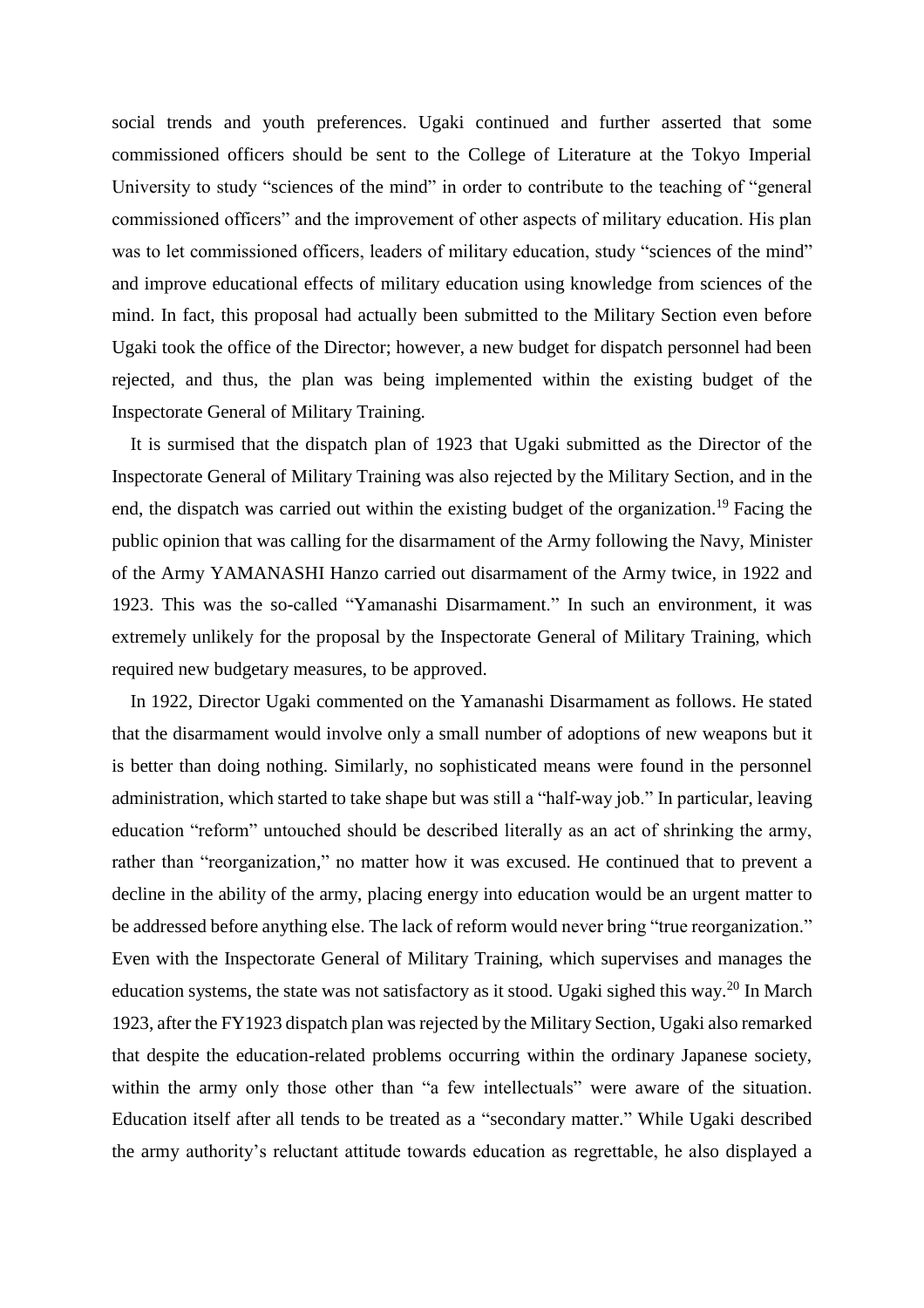positive attitude towards the reform effort, saying "Soon the time will come when the army will follow the masses of society. I am doing my best in this regard."<sup>21</sup>

In October 1923, Ugaki was appointed Under Secretary of the Imperial Japanese Army and worked to respond to the Great Kanto Earthquake that had occurred in September of that year. In January 1924, KIYOURA Keigo's cabinet was inaugurated and Ugaki assumed the post of the Minister of the Army.

In February 1924, Minister of the Army Ugaki received a written notice from the Inspectorate General of Military Training that allowed him to dispatch the first four personnel to the College of Literature at the Tokyo Imperial University beginning in April with the purpose of contributing to "military education and commissioned officer education." Ugaki later began to dispatch more officers to the Colleges of Law and Economics at the same university. The integration of these dispatch projects was undertaken at his initiative, which later also included the dispatch project to the College of Literature.<sup>22</sup> In explaining the purpose of the dispatch program, Ugaki stated that the future wars would mostly be of a form called "a total war," except for special and unusual cases, and that they would be an "almighty and allpowerful confrontation conflict," which can be classified as "armed warfare, ideological warfare, and economic warfare." He continued that although military personnel including himself should be primarily responsible for matters belonging to the range of "armed warfare," sufficient effects would not be achieved by working "individually" and being separated from the other two classifications. It would only be possible to demonstrate the country's "true power" if the actors from the three classifications worked together in cooperation. He mentions that "I let young, commissioned officers audit and study philosophy, education, and politics under my initiative in preparation for responding to this 'total war,"<sup>23</sup> and he launched the dispatch program specifically to train future army leaders who would take active roles in a total war.

## **Conclusion**

Since before the outbreak of the war, Ugaki placed an emphasis on civil-military relations and strived to realize the "integration" of the two sectors. Having recognized great wars as a total war, he began considering that commissioned officers, who were the military leaders, should also know more about the ordinary people, instead of only unilaterally disseminating the thoughts of the military to the public.

After the war, against a background of ever-changing social situations in Japan and overseas, the Japanese people were beginning to become critical of military forces and personnel. With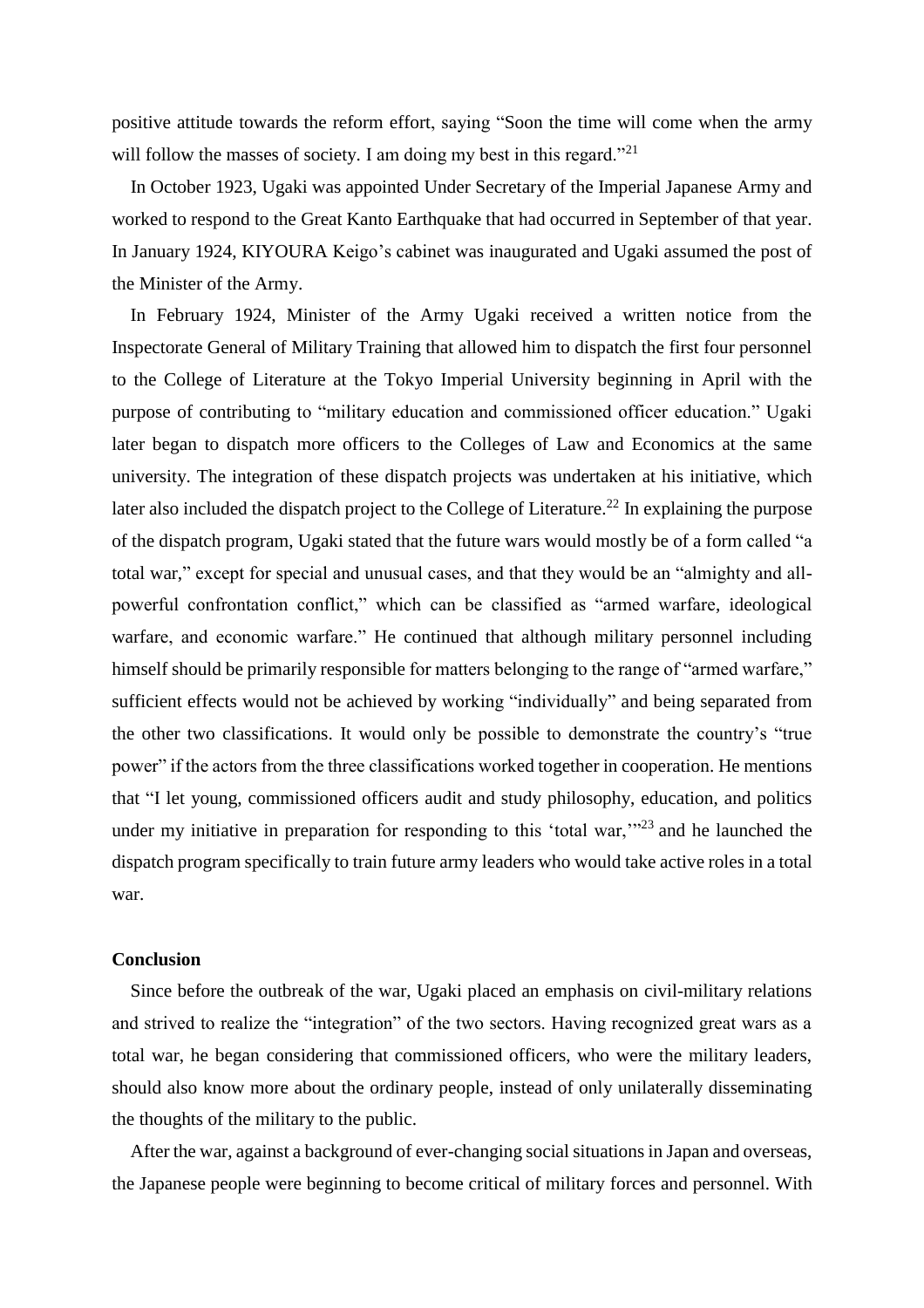the cause of German defeat in mind, Ugaki was concerned about these changes in public perception of the military forces and personnel, and asserted the need for strong leadership, in addition to the military understanding the public well, to achieve civil-military unity.

Afterwards, *Kokka Sodoin ni Kansuru Iken* (Opinions on National Mobilization), written by NAGATA Tetsuzan (Army Major) who was in a lower rank than Ugaki (Army Major General), was published. Ugaki agreed with the views expressed in this book and stated that future army leaders in a total war must learn military-related psychology, pedagogy, and other similar areas, in addition to specialized fields in military affairs, to become familiar with social circumstances and not be isolated from the general public. In addition, Ugaki was inspired by this book to further expand and deepen his thoughts and perspectives on the ideals of army leaders who would be able to play active roles in a total war, taking comprehensive views on this topic.

After having been appointed Director of the Inspectorate General of Military Training, Ugaki as the Director instructed to implement a proposal drafted by his subordinates for dispatching some officers to the College of Literature at the Imperial University of Tokyo as auditors to study, with the aim of improving educational effects of military education. At the same time, he described the army authority's reluctant attitude towards education as regrettable, and also displayed his positive attitude towards the reform efforts for the situation. When Ugaki assumed the post of Minister of the Army, he began pushing through various measures based on the thoughts and experiences that he had accumulated. While using the proposal on dispatching commissioned officers to the Imperial University of Tokyo drafted by his subordinates when he was at the Inspectorate General of Military Training as a prototype, Ugaki promoted the dispatch program under the initiative of the Minister of the Army and included the Colleges of Law and Economics in the dispatch destinations to train the leaders of the army who would play active roles in a total war.

 As has been discussed in this paper, UGAKI Kazushige as an education reformer did not satisfy the situation that he was in even after he had become a senior officer, always actively considered the situation, capturing the ever-changing trends of the era, and had a positive and flexible attitude towards making efforts to absorb and execute the opinions and ideas that he heard from others even though they were lower-ranked officers than himself. He maintained such a positive attitude while he was Minister of the Army, never became an idle of authority,  $24$ and put into practice his long-term conviction.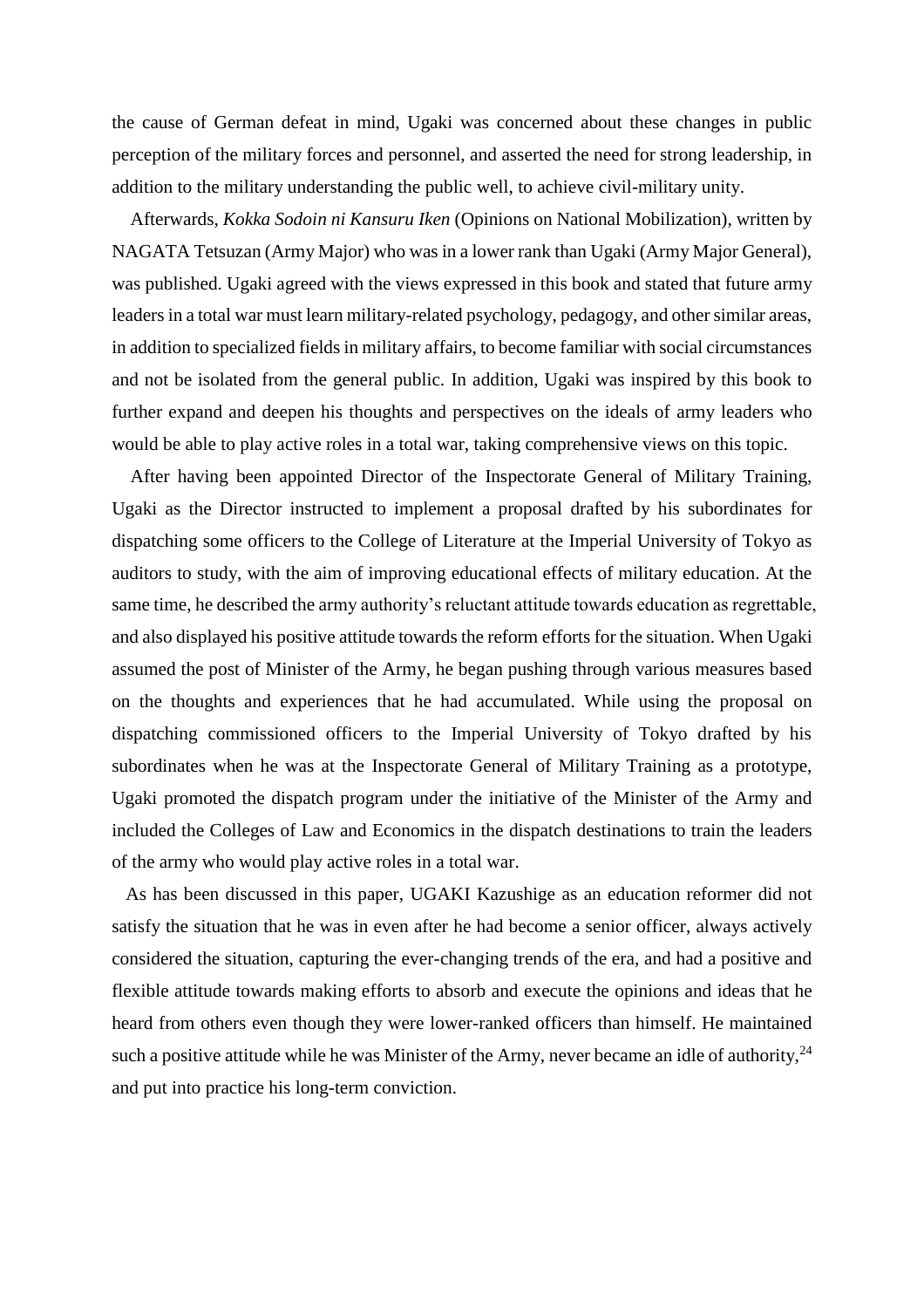The views expressed in this column are solely those of the author and do not represent the official views of NIDS.

We do not permit any unauthorized reproduction or unauthorized copying of the article. Please contact us at the following regarding any questions, comments or requests you may have.

Contact NIDS at plc-ws1[]nids.go.jp (replace the brackets [] with the @ symbol and email your message)

Website: http://www.nids.mod.go.jp/

1 For example, relevant publications include: TAKASUGI Yohei, *Ugai Kazushige to Senkanki no Nihon Seiji* (UGAKI Kazushige and Japanese Politics in the Interwar Period), (Yoshida Shoten, 2015); KITAOKA Shinichi, *Kanryosei to shite no Nihon Rikugun* (The Imperial Japanese Army as Bureaucracy), (Chikumashobo, 2012), "Dai 4-sho, Ugaki Kazushige no 15 nen senso hihan" (Chapter 4. UGAKI Kazushige's criticism against the fifteen years' war); TOBE Ryoichi, *Showa no Shidosha* (Political Leaders in the Showa era) (Chuokoron-Shinsha, 2019), "Horon: Ugaki Kazushige taibo ron" (Supplement: long-awaited UGAKI Kazushige"; TSUNOTA Jun, *Seiji to Gunji – Meiji, Taisho, Showa-shoki no Nihon* (Politics and Military – Japan in the Meiji, Taisho, and early Showa eras), (Kofusha Shuppan, 1987) "4. Taisho demokurashi no hokai to Kazushige Ugaki" (Collapse of Taisho democracy and UGAKI Kazushige) and "5. Shoron Kazushige Ugaki" (An essay on UGAKI Kazushige).

- <sup>4</sup> The description about Ugaki during the period of the Military Section Chief in 1915 is based on ibid., p.101.
- 5 Ibid., p. 119.

l

<sup>13</sup> Ibid., p. 266-267.

<sup>14</sup> SHIDO Yasuaki (ed.), *Tetsuzan Nagata Chujo* (Lieutenant General NAGATA Tetsuzan), (Kobayashi Matashichi Honten, 1938), p. 151.

<sup>15</sup> Temporary Military Affairs Investigation Commission, *Kokka Sodoin ni Kansuru Iken* (Opinions on National Mobilization), (The Ministry of the Army, 1920), p. 77.

<sup>16</sup> Ibid., p. 111-117.

<sup>17</sup> *Ugaki Kazushige Nikki* (The Diary of UGAKI Kazushige), I, p. 296 and p. 298-299. Since the description on page 285 includes "May 1920," clearly it is a description written after *Kokka Sodoin ni Kansuru Iken* (Opinions on National Mobilization). There is no assertion that areas other than militaryrelated specialized area should also be seen prior to the publication of *Kokka Sodoin ni Kansuru Iken*, but it suddenly becomes apparent after May 1920, which the author of this paper understood as the result of Ugaki having become agreed to and inspired by this publication.

<sup>&</sup>lt;sup>2</sup> YAMAGUCHI Masaya, "Inauguration of Institution of Japanese Military Dispatch Student in Tokyo Imperial University," *The Journal of historical Studies: The Politico-Economic History*, Vol. 601 (January 2017).

Hereinafter, in this paper, "Commissioned officer" is used to refer to military personnel with the rank higher than second lieutenant.

<sup>3</sup> UGAKI Kazushige (proofread by TSUNODA Jun), *Ugaki Kazushige Nikki* (The Diary of UGAKI Kazushige), I, (Misuzu Shobo, 1968), p. 17.

<sup>6</sup> Ibid., p. 163.

<sup>7</sup> Ibid., p. 173.

<sup>8</sup> Ibid., p. 186.

<sup>9</sup> OKA Yoshitake, *Tenkanki no Taisho* (Taisho era, the Turning Point), (Iwanami Bunko, 2019), p. 182- 188.

<sup>10</sup> *Ugaki Kazushige Nikki* (The Diary of UGAKI Kazushige), I, p. 208 and 236

<sup>11</sup> Ibid., p. 237-238.

<sup>12</sup> Ibid., p. 211.